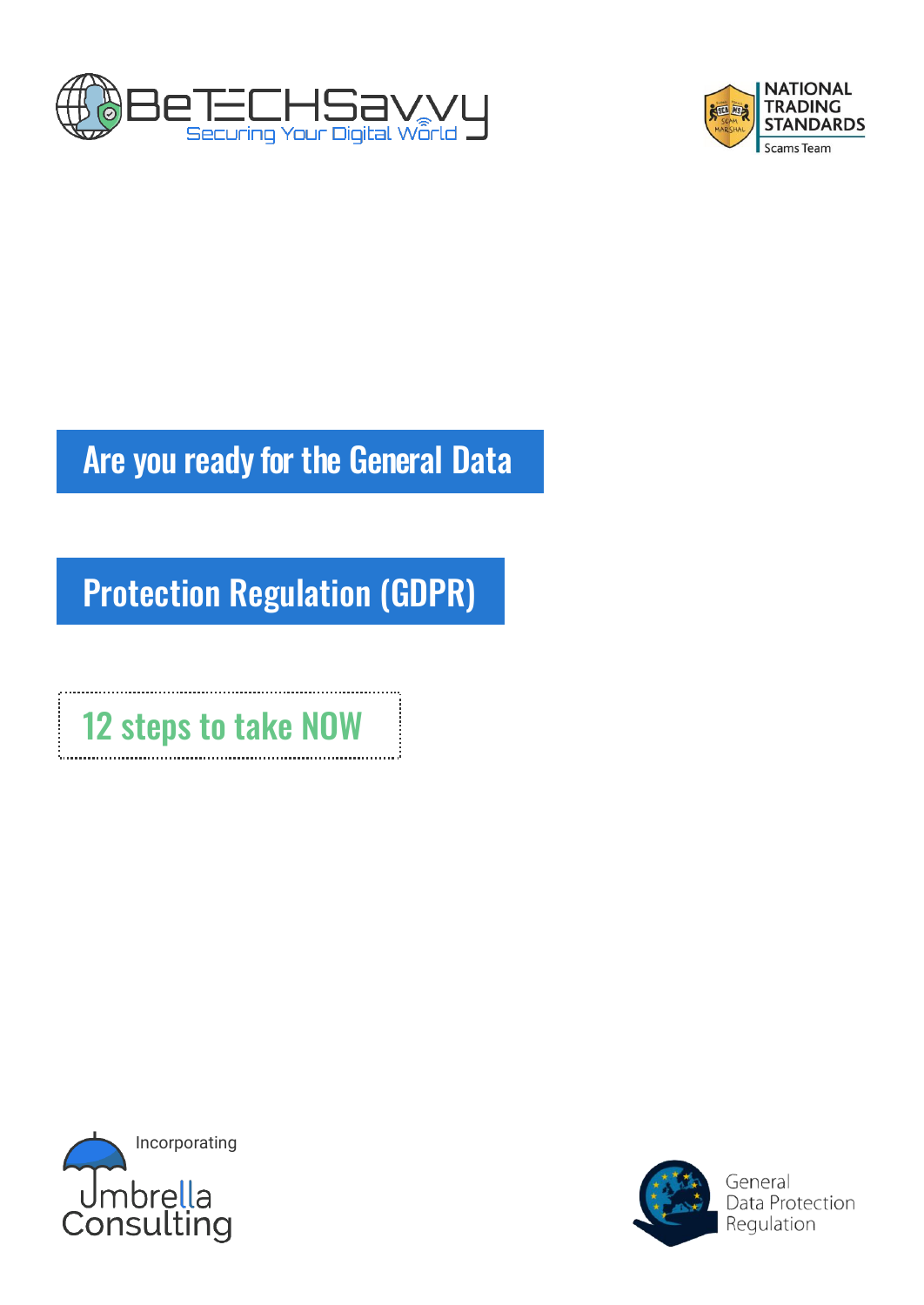# Introduction

This checklist highlights 12 steps you can take now to prepare for the General Data Protection Regulation (GDPR) which applied since 25 May 2018.

The EU General Data Protection (GDPR) is

the most important change in data privacy regulation in 20 years

The GDPR, which replaces a data protection directive that dates from 1995, does not officially take effect until 25 May 2018,following a two-year transition period. When it comes to being compliant with a regulation of this scope, early is on time, and on time is too late.

"Companies need to understand that this is a major reform in data protection law; it rethinks everything about data security," says Joanne Bone, a partner at law firm Irwin Mitchell LLP, who advises businesses across all sectors on IT issues, with a specialisation in data protection and GDPR.

"The lack of awareness and preparation for GDPR is worrying. YouGov have carried out a survey for us of over 2,000 senior business decision makers in the UK to understand just how ready they are and what action they have taken to date. The results have shown that less than half of the senior decision makers (38 per cent) were aware of the new GDPR rules, and just 29 per cent said they had started preparing for GDPR despite the compliance deadline being less than12 months away," says Bone.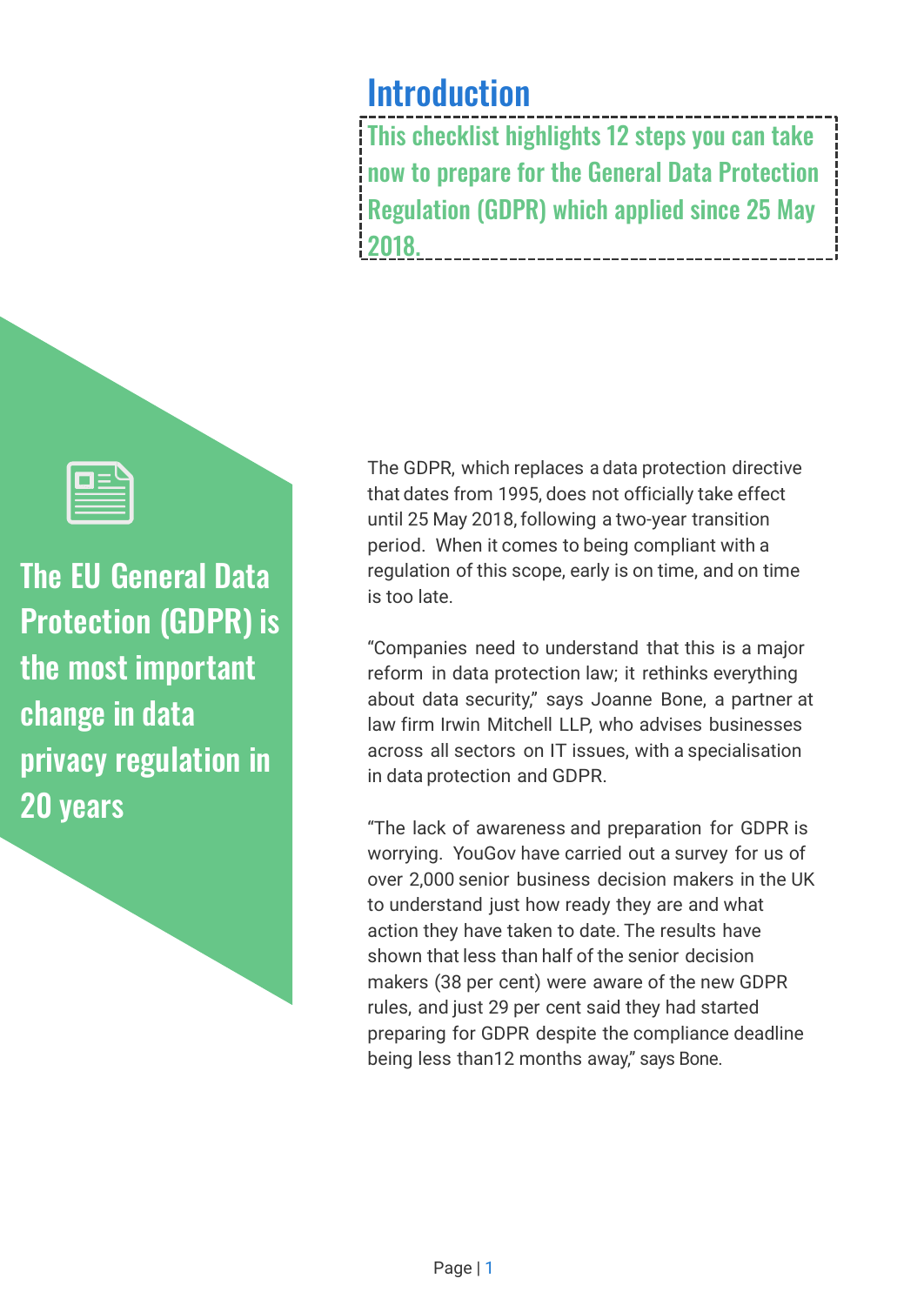Many of the GDPR's main concepts and principles are much the same as those in the current Data Protection Act (DPA), so if you are complying properly with the current law then most of your approach to compliance will remain valid under the GDPR and can be the starting point to build from. However, there are new elements and significant enhancements, so you will have to do some things for the first time and some things differently.

The GDPR places greater emphasis on the documentation that data controllers must keep, to demonstrate their accountability. Compliance with all the areas listed in this document will require organisations to review their approach to governance and how they manage data protection as a corporate issue. One aspect of this might be to review the contracts and other arrangements you have in place when sharing data with other organisations.

Some parts of the GDPR will have more of an impact on some organisations than on others (for example, the provisions relating to profiling or children's data), so it would be useful to map out which parts of the GDPR will have the greatest impact on your business model and give those areas due prominence in your planning process.

#### 1. Awareness

You should make sure that decision makers and key people in your organisation are aware that the law is changing to the GDPR. They need to appreciate the impact this is likely to have and identify areas that could cause compliance problems under the GDPR. Implementing the GDPR could have significant resource implications, especially for larger and more complex organisations. You may find compliance difficult if you leave your preparations until the last minute.

# 2. Information you hold

The GDPR requires you to maintain records of your processing activities. It updates rights for a networked world. For example, if you have inaccurate personal data and have shared this with another organisation, you will have to tell the other organisation about the inaccuracy so it can correct its own records. You won't be able to do this unless you know what personal data you hold, where it came from and who you share it with.

You should document this. Doing this will also help you to comply with the GDPR's accountability principle, which requires organisations to be able to show how they comply with the data protection principles, for example by having effective policies and procedures in place.

# 3. Communicating privacy information

You should review your current privacy notices and put a plan in place for making any necessary changes in time for GDPR implementation.

You currently have to give people certain information, such as your identity and how you intend to use their information. This is usually done through a privacy notice. Under the GDPR there are some additional things you will have to tell people.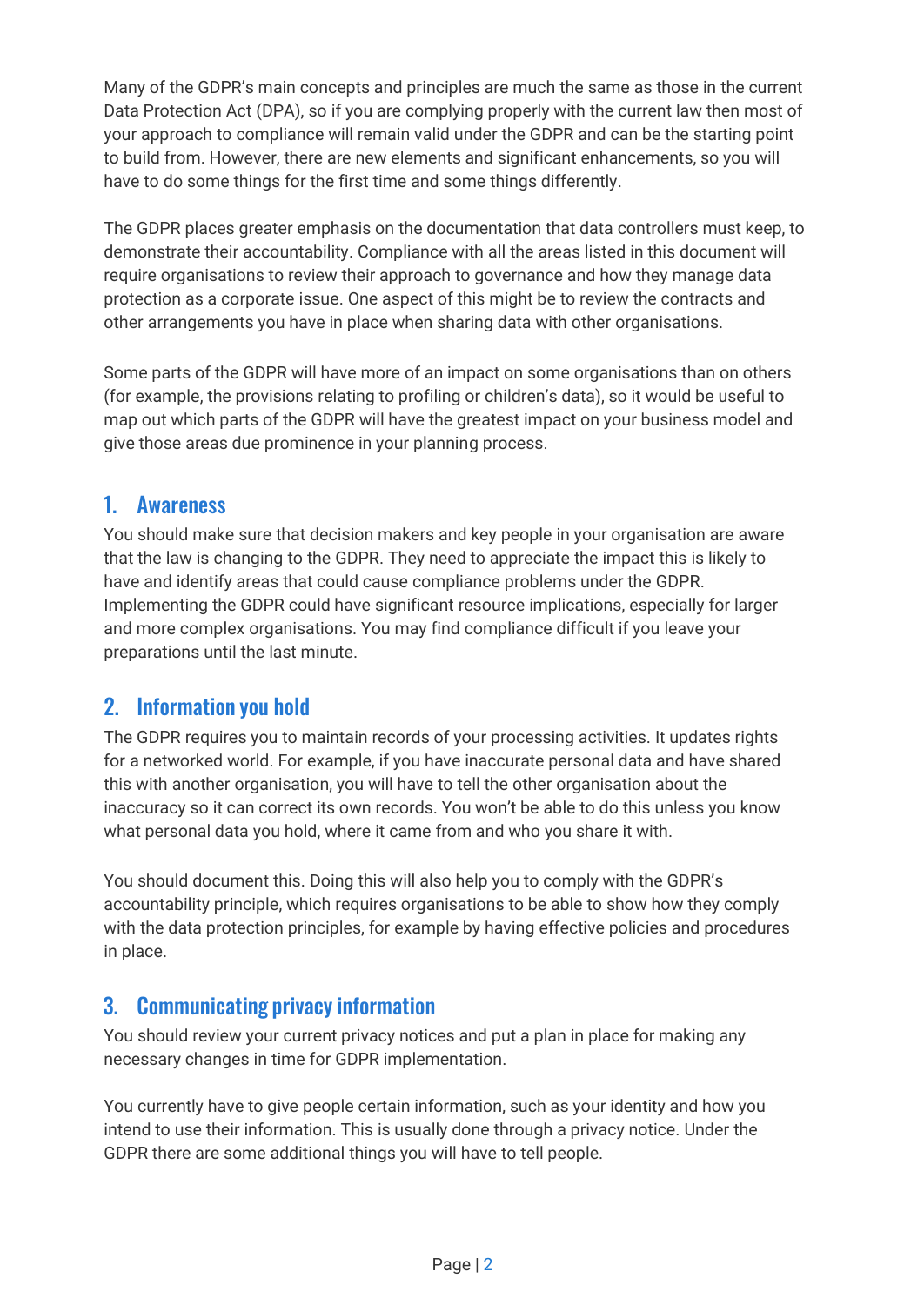For example, you will need to explain your lawful basis for processing the data, your data retention periods and that individuals have a right to complain to the Information Commissioners Office if they think there is a problem with the way you are handling their data. The GDPR requires the information to be provided in concise, easy to understand and clear language.

# 4. Individuals' rights

You should check your procedures to ensure they cover all the rights individuals have, including how you would delete personal data or provide data electronically and in a commonly used format.

The GDPR includes the following rights for individuals:

- $\checkmark$  the right to be informed;
- $\checkmark$  the right of access;
- $\checkmark$  the right to rectification;
- $\checkmark$  the right to erasure:
- $\checkmark$  the right to restrict processing;
- $\checkmark$  the right to data portability;
- $\checkmark$  the right to object; and
- $\checkmark$  the right not to be subject to automated decision-making including profiling.

On the whole, the rights individuals will enjoy under the GDPR are the same as those under the DPA but with some significant enhancements.

The right to data portability is new. It only applies to personal data an individual has provided to a controller;

- **·** where the processing is based on the individual's consent or for the performance of a contract; and
- when processing is carried out by automated means.

You should consider whether you need to revise your procedures and make any changes. You will need to provide the personal data in a structured commonly used and machinereadable form and provide the information free of charge.

#### 5. Subject access requests

You should update your procedures and plan how you will handle requests to take account of the new rules:

- **IF** In most cases you will not be able to charge for complying with a request.
- You will have a month to comply, rather than the current 40 days.
- You can refuse or charge for requests that are manifestly unfounded or excessive.
- **EXT** If you refuse a request, you must tell the individual why and that they have the right to complain to the supervisory authority and to a judicial remedy. You must do this without undue delay and at the latest, within one month.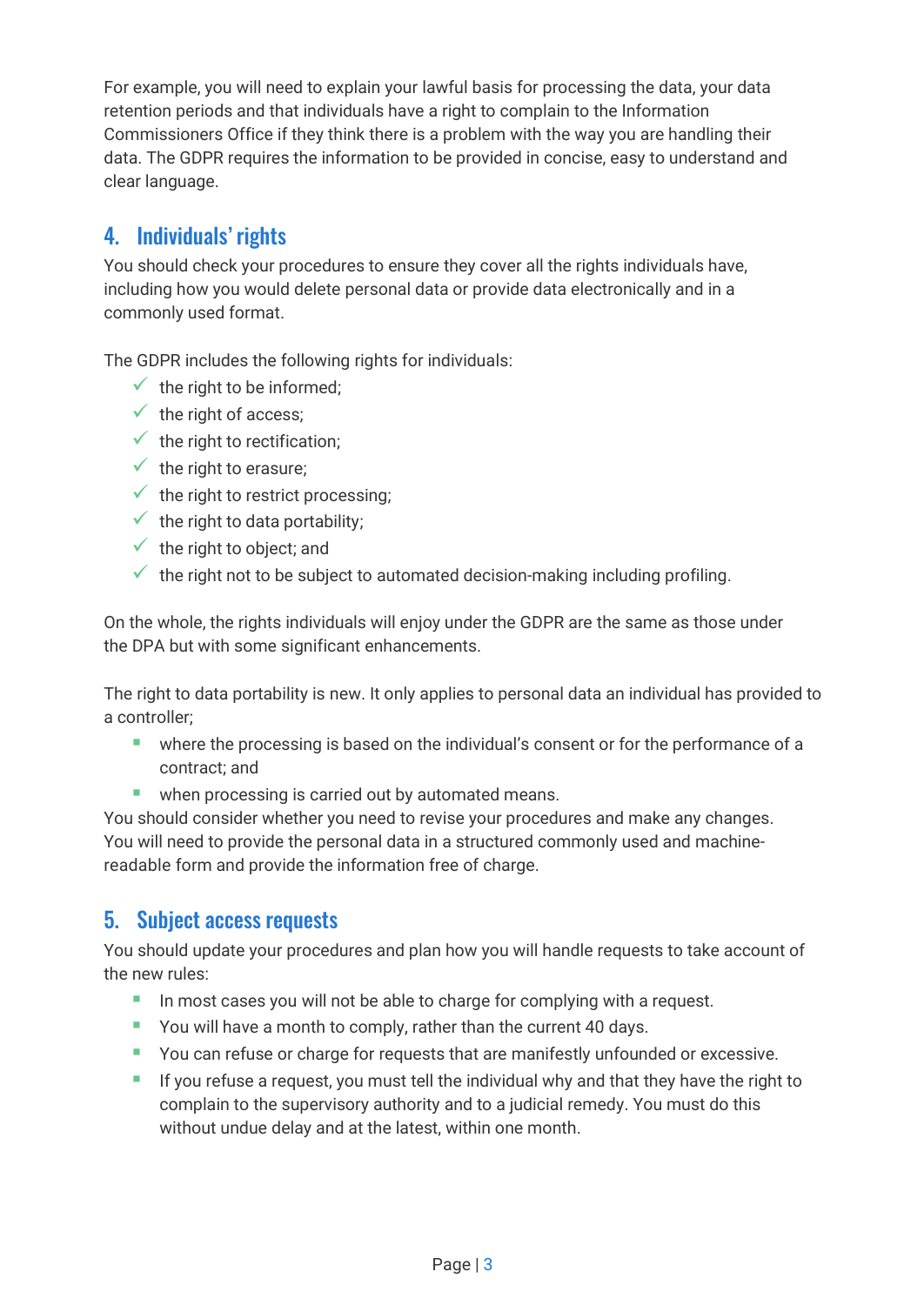# 6. Lawful basis for processing personal data

Many organisations will not have thought about their lawful basis for processing personal data. Under the current law this does not have many practical implications. However, this will be different under the GDPR because some individuals' rights will be modified depending on your lawful basis for processing their personal data.

The most obvious example is that people will have a stronger right to have their data deleted where you use consent as your lawful basis for processing.

You will also have to explain your lawful basis for processing personal data in your privacy notice and when you answer a subject access request. The lawful bases in the GDPR are broadly the same as the conditions for processing in the DPA. It should be possible to review the types of processing activities you carry out and to identify your lawful basis for doing so. You should document your lawful bases to help you comply with the GDPR's 'accountability' requirements.

#### 7. Consent

You should review how you seek, record and manage consent and whether you need to make any changes. Refresh existing consents now if they don't meet the GDPR standard.

Consent must be freely given, specific, informed and unambiguous. There must be a positive opt-in – consent cannot be inferred from silence, pre- ticked boxes or inactivity. It must also be separate from other terms and conditions, and you will need to have simple ways for people to withdraw consent. Public authorities and employers will need to take particular care. Consent has to be verifiable and individuals generally have more rights where you rely on consent to process their data.

If you rely on individuals' consent to process their data, make sure it will meet the GDPR standard on being specific, granular, clear, prominent, opt-in, properly documented and easily withdrawn. If not, alter your consent mechanisms and seek fresh GDPR-compliant consent, or find an alternative to consent.

#### 8. Children

For the first time, the GDPR will bring in special protection for children's personal data, particularly in the context of commercial internet services such as social networking. If your organisation offers online services ('information society services') to children and relies on consent to collect information about them, then you may need a parent or guardian's consent in order to process their personal data lawfully. The GDPR sets the age when a child can give their own consent to this processing at 16 (although this may be lowered to a minimum of 13 in the UK). If a child is younger then you will need to get consent from a person holding 'parental responsibility'.

This could have significant implications if your organisation offers online services to children and collects their personal data. Remember that consent has to be verifiable and that when collecting children's data your privacy notice must be written in language that children will understand.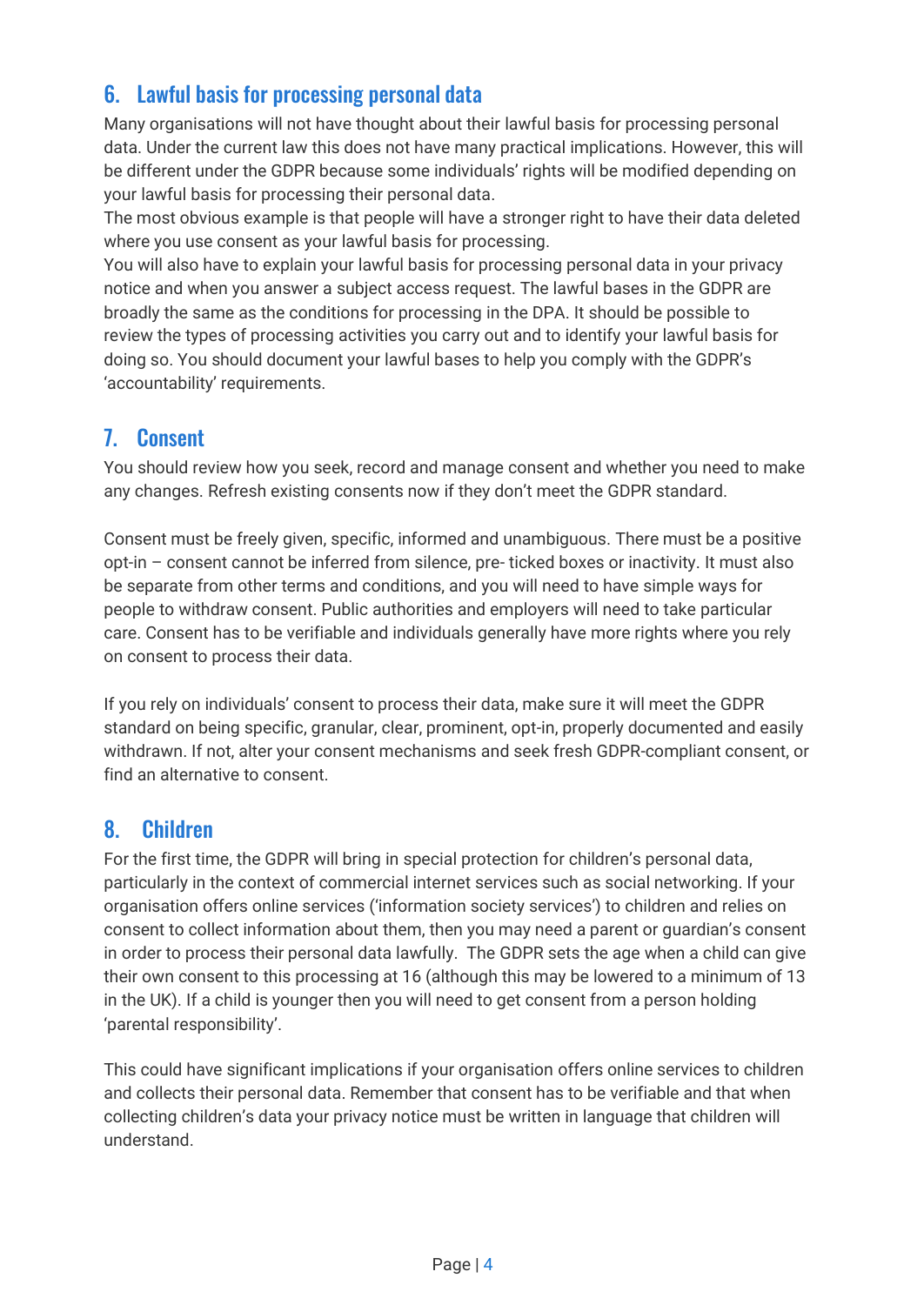# 9. Data breaches

The GDPR introduces a duty on all organisations to report certain types of data breach to the ICO, and in some cases, to individuals. You only have to notify the ICO of a breach where it is likely to result in a risk to the rights and freedoms of individuals – if, for example, it could result in discrimination, damage to reputation, financial loss, loss of confidentiality or any other significant economic or social disadvantage.

Where a breach is likely to result in a high risk to the rights and freedoms of individuals, you will also have to notify those concerned directly in most cases.

You should put procedures in place to effectively detect, report and investigate a personal data breach. You may wish to assess the types of personal data you hold and document where you would be required to notify the ICO or affected individuals if a breach occurred. Larger organisations will need to develop policies and procedures for managing data breaches. Failure to report a breach when required to do so could result in a fine, as well as a fine for the breach itself.

# 10. Design & Impact Assessments

It has always been good practice to adopt a privacy by design approach and to carry out a Privacy Impact Assessment (PIA) as part of this. However, the GDPR makes privacy by design an express legal requirement, under the term 'data protection by design and by default'. It also makes PIAs – referred to as 'Data Protection Impact Assessments' or DPIAs – mandatory in certain circumstances.

A DPIA is required in situations where data processing is likely to result in high risk to individuals, for example:

- **E** where a new technology is being deployed;
- where a profiling operation is likely to significantly affect individuals; or
- where there is processing on a large scale of the special categories of data.

If a DPIA indicates that the data processing is high risk, and you cannot sufficiently address those risks, you will be required to consult the ICO to seek its opinion as to whether the processing operation complies with the GDPR.

You should therefore start to assess the situations where it will be necessary to conduct a DPIA. Who will do it? Who else needs to be involved? Will the process be run centrally or locally?

# 11. Data Protection Officers

You should designate someone to take responsibility for data protection compliance and assess where this role will sit within your organisation's structure and governance arrangements. You should consider whether you are required to formally designate a Data Protection Officer (DPO).

You must designate a DPO if you are:

- a public authority (except for courts acting in their judicial capacity);
- an organisation that carries out the regular and systematic monitoring of individuals on a large scale; or